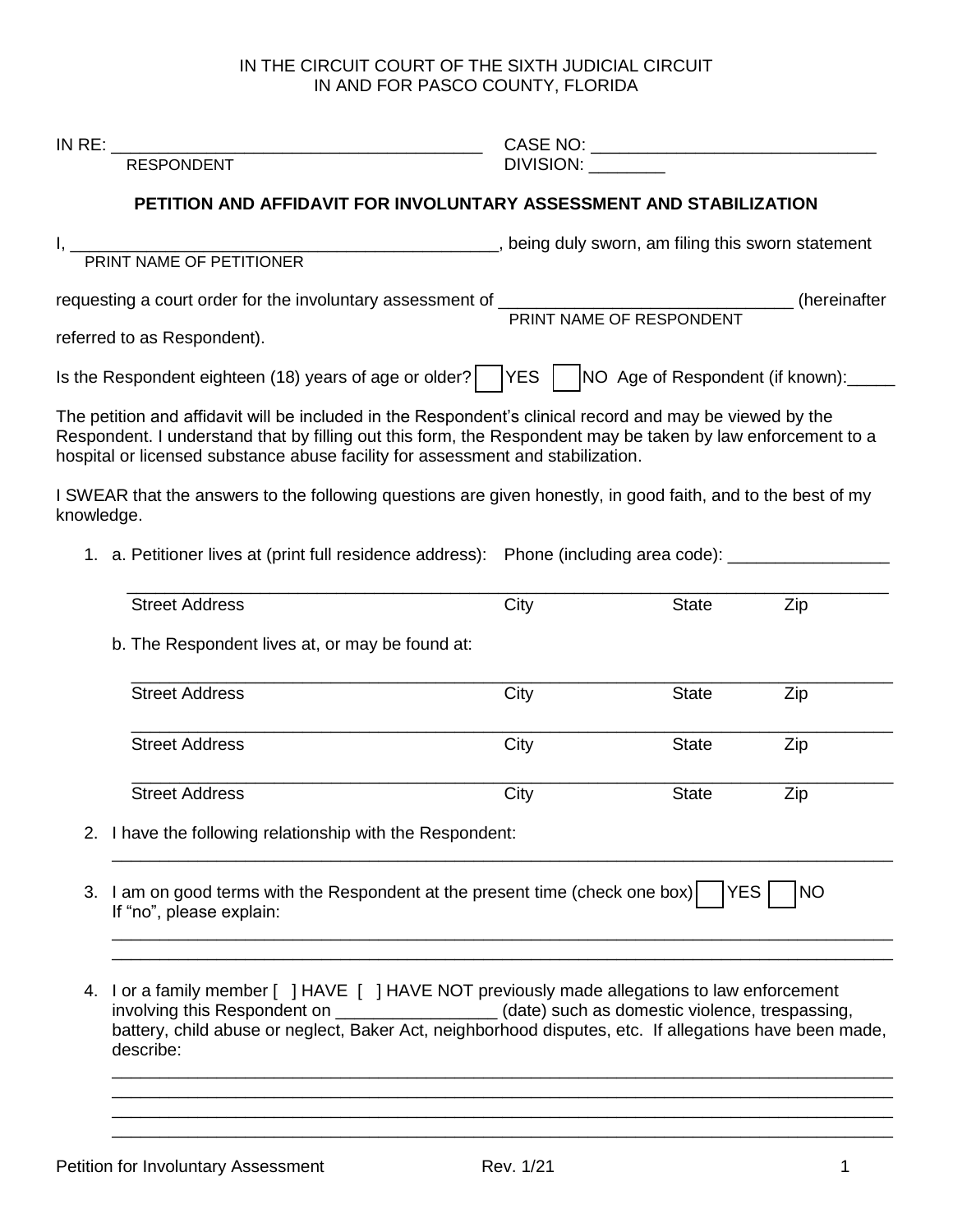| 5. | This Respondent   HAS   HAS NOT previously made allegations to law enforcement about me or<br>my family on ____________________(date) such as domestic violence, trespassing, battery, child abuse                                                                 |  |  |  |  |  |
|----|--------------------------------------------------------------------------------------------------------------------------------------------------------------------------------------------------------------------------------------------------------------------|--|--|--|--|--|
|    | or neglect, Baker Act, neighborhood disputes, etc. If allegations have been made, describe:                                                                                                                                                                        |  |  |  |  |  |
|    |                                                                                                                                                                                                                                                                    |  |  |  |  |  |
|    |                                                                                                                                                                                                                                                                    |  |  |  |  |  |
| 6. | This Respondent   HAS   HAS NOT previously (or currently) been involved in criminal or<br>delinquency charges.                                                                                                                                                     |  |  |  |  |  |
| 7. | Check the box that applies:<br>a. I or a family member am not now, and have not in the past, been involved in a court case with the<br>Respondent.<br>b. I or a family member am now, or was, involved in a court case with the Respondent. This case<br>is/was a: |  |  |  |  |  |
|    |                                                                                                                                                                                                                                                                    |  |  |  |  |  |
|    | $\overline{\text{(When)}}$<br>(Type of Case)                                                                                                                                                                                                                       |  |  |  |  |  |
|    | Explain: ____                                                                                                                                                                                                                                                      |  |  |  |  |  |
|    |                                                                                                                                                                                                                                                                    |  |  |  |  |  |
|    | 8. I have known the Respondent for<br>(how long)                                                                                                                                                                                                                   |  |  |  |  |  |
|    | a. The Respondent has only recently displayed behavior related to substance abuse.                                                                                                                                                                                 |  |  |  |  |  |

[ ] b. The Respondent has, over a period of time, had a substance abuse problem. Specify how long: \_\_\_\_\_\_\_\_\_\_\_\_\_\_\_\_\_\_\_\_\_\_\_\_\_\_\_\_\_\_\_\_\_\_\_\_\_\_\_\_\_\_\_\_\_\_\_\_\_\_\_\_\_\_\_\_\_\_\_\_\_\_\_\_\_\_\_\_\_\_\_\_\_\_\_\_\_

## **CHECK AND COMPLETE THE FOLLOWING ONLY IF THE SECTION APPLIES TO THIS CASE:**

9. [ ] I believe that the Respondent is substance abuse impaired (defined in s.397.311(19), F.S., as a condition involving the use of alcoholic beverages or any psychoactive or mood altering substance in such a manner as to induce mental, emotional, or physical problems and cause socially dysfunctional behavior) or has a co-occurring mental health disorder. If checked, explain why (i.e., observation, related knowledge, etc.) AND

\_\_\_\_\_\_\_\_\_\_\_\_\_\_\_\_\_\_\_\_\_\_\_\_\_\_\_\_\_\_\_\_\_\_\_\_\_\_\_\_\_\_\_\_\_\_\_\_\_\_\_\_\_\_\_\_\_\_\_\_\_\_\_\_\_\_\_\_\_\_\_\_\_\_\_\_\_\_\_\_\_\_ \_\_\_\_\_\_\_\_\_\_\_\_\_\_\_\_\_\_\_\_\_\_\_\_\_\_\_\_\_\_\_\_\_\_\_\_\_\_\_\_\_\_\_\_\_\_\_\_\_\_\_\_\_\_\_\_\_\_\_\_\_\_\_\_\_\_\_\_\_\_\_\_\_\_\_\_\_\_\_\_\_\_ \_\_\_\_\_\_\_\_\_\_\_\_\_\_\_\_\_\_\_\_\_\_\_\_\_\_\_\_\_\_\_\_\_\_\_\_\_\_\_\_\_\_\_\_\_\_\_\_\_\_\_\_\_\_\_\_\_\_\_\_\_\_\_\_\_\_\_\_\_\_\_\_\_\_\_\_\_\_\_\_\_\_ \_\_\_\_\_\_\_\_\_\_\_\_\_\_\_\_\_\_\_\_\_\_\_\_\_\_\_\_\_\_\_\_\_\_\_\_\_\_\_\_\_\_\_\_\_\_\_\_\_\_\_\_\_\_\_\_\_\_\_\_\_\_\_\_\_\_\_\_\_\_\_\_\_\_\_\_\_\_\_\_\_\_ \_\_\_\_\_\_\_\_\_\_\_\_\_\_\_\_\_\_\_\_\_\_\_\_\_\_\_\_\_\_\_\_\_\_\_\_\_\_\_\_\_\_\_\_\_\_\_\_\_\_\_\_\_\_\_\_\_\_\_\_\_\_\_\_\_\_\_\_\_\_\_\_\_\_\_\_\_\_\_\_\_\_

10. [ ] I believe that because of such impairment or disorder, the Respondent has lost the power of selfcontrol with respect to substance abuse. If checked, explain why (i.e., observation, related knowledge, etc.). AND

\_\_\_\_\_\_\_\_\_\_\_\_\_\_\_\_\_\_\_\_\_\_\_\_\_\_\_\_\_\_\_\_\_\_\_\_\_\_\_\_\_\_\_\_\_\_\_\_\_\_\_\_\_\_\_\_\_\_\_\_\_\_\_\_\_\_\_\_\_\_\_\_\_\_\_\_\_\_\_\_\_\_ \_\_\_\_\_\_\_\_\_\_\_\_\_\_\_\_\_\_\_\_\_\_\_\_\_\_\_\_\_\_\_\_\_\_\_\_\_\_\_\_\_\_\_\_\_\_\_\_\_\_\_\_\_\_\_\_\_\_\_\_\_\_\_\_\_\_\_\_\_\_\_\_\_\_\_\_\_\_\_\_\_\_ \_\_\_\_\_\_\_\_\_\_\_\_\_\_\_\_\_\_\_\_\_\_\_\_\_\_\_\_\_\_\_\_\_\_\_\_\_\_\_\_\_\_\_\_\_\_\_\_\_\_\_\_\_\_\_\_\_\_\_\_\_\_\_\_\_\_\_\_\_\_\_\_\_\_\_\_\_\_\_\_\_\_ \_\_\_\_\_\_\_\_\_\_\_\_\_\_\_\_\_\_\_\_\_\_\_\_\_\_\_\_\_\_\_\_\_\_\_\_\_\_\_\_\_\_\_\_\_\_\_\_\_\_\_\_\_\_\_\_\_\_\_\_\_\_\_\_\_\_\_\_\_\_\_\_\_\_\_\_\_\_\_\_\_\_ \_\_\_\_\_\_\_\_\_\_\_\_\_\_\_\_\_\_\_\_\_\_\_\_\_\_\_\_\_\_\_\_\_\_\_\_\_\_\_\_\_\_\_\_\_\_\_\_\_\_\_\_\_\_\_\_\_\_\_\_\_\_\_\_\_\_\_\_\_\_\_\_\_\_\_\_\_\_\_\_\_\_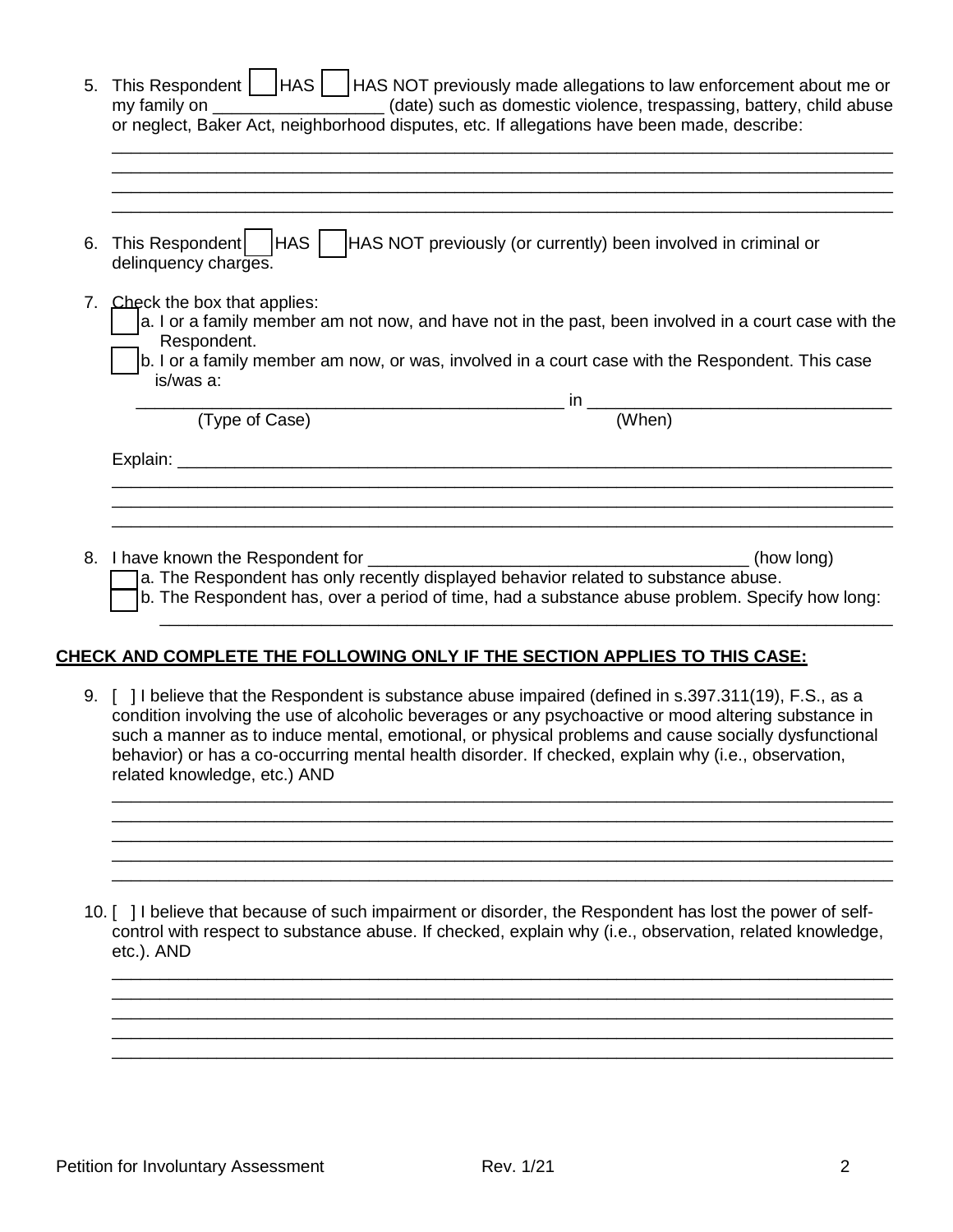- 11. [ ] I believe the Respondent is in need of substance abuse services by reason of substance abuse impairment and he or she is incapable of appreciating his or her need for services and making a rational decision in that regard (a mere refusal to receive services is not enough to constitute lack of judgment). If checked, explain why (i.e., observation, related knowledge, etc.).
- 12. [ ] I believe that without care or treatment, he or she is likely to suffer from neglect or refuse to care for himself or herself and that such neglect or refusal poses a real and present threat of substantial harm to his or her wellbeing. If checked, explain why (i.e., observation, related knowledge, etc.).

\_\_\_\_\_\_\_\_\_\_\_\_\_\_\_\_\_\_\_\_\_\_\_\_\_\_\_\_\_\_\_\_\_\_\_\_\_\_\_\_\_\_\_\_\_\_\_\_\_\_\_\_\_\_\_\_\_\_\_\_\_\_\_\_\_\_\_\_\_\_\_\_\_\_\_\_\_\_\_\_\_\_ \_\_\_\_\_\_\_\_\_\_\_\_\_\_\_\_\_\_\_\_\_\_\_\_\_\_\_\_\_\_\_\_\_\_\_\_\_\_\_\_\_\_\_\_\_\_\_\_\_\_\_\_\_\_\_\_\_\_\_\_\_\_\_\_\_\_\_\_\_\_\_\_\_\_\_\_\_\_\_\_\_\_

\_\_\_\_\_\_\_\_\_\_\_\_\_\_\_\_\_\_\_\_\_\_\_\_\_\_\_\_\_\_\_\_\_\_\_\_\_\_\_\_\_\_\_\_\_\_\_\_\_\_\_\_\_\_\_\_\_\_\_\_\_\_\_\_\_\_\_\_\_\_\_\_\_\_\_\_\_\_\_\_\_\_

\_\_\_\_\_\_\_\_\_\_\_\_\_\_\_\_\_\_\_\_\_\_\_\_\_\_\_\_\_\_\_\_\_\_\_\_\_\_\_\_\_\_\_\_\_\_\_\_\_\_\_\_\_\_\_\_\_\_\_\_\_\_\_\_\_\_\_\_\_\_\_\_\_\_\_\_\_\_\_\_\_\_ \_\_\_\_\_\_\_\_\_\_\_\_\_\_\_\_\_\_\_\_\_\_\_\_\_\_\_\_\_\_\_\_\_\_\_\_\_\_\_\_\_\_\_\_\_\_\_\_\_\_\_\_\_\_\_\_\_\_\_\_\_\_\_\_\_\_\_\_\_\_\_\_\_\_\_\_\_\_\_\_\_\_

\_\_\_\_\_\_\_\_\_\_\_\_\_\_\_\_\_\_\_\_\_\_\_\_\_\_\_\_\_\_\_\_\_\_\_\_\_\_\_\_\_\_\_\_\_\_\_\_\_\_\_\_\_\_\_\_\_\_\_\_\_\_\_\_\_\_\_\_\_\_\_\_\_\_\_\_\_\_\_\_\_\_

\_\_\_\_\_\_\_\_\_\_\_\_\_\_\_\_\_\_\_\_\_\_\_\_\_\_\_\_\_\_\_\_\_\_\_\_\_\_\_\_\_\_\_\_\_\_\_\_\_\_\_\_\_\_\_\_\_\_\_\_\_\_\_\_\_\_\_\_\_\_\_\_\_\_\_\_\_\_\_\_\_\_ \_\_\_\_\_\_\_\_\_\_\_\_\_\_\_\_\_\_\_\_\_\_\_\_\_\_\_\_\_\_\_\_\_\_\_\_\_\_\_\_\_\_\_\_\_\_\_\_\_\_\_\_\_\_\_\_\_\_\_\_\_\_\_\_\_\_\_\_\_\_\_\_\_\_\_\_\_\_\_\_\_\_ \_\_\_\_\_\_\_\_\_\_\_\_\_\_\_\_\_\_\_\_\_\_\_\_\_\_\_\_\_\_\_\_\_\_\_\_\_\_\_\_\_\_\_\_\_\_\_\_\_\_\_\_\_\_\_\_\_\_\_\_\_\_\_\_\_\_\_\_\_\_\_\_\_\_\_\_\_\_\_\_\_\_

\_\_\_\_\_\_\_\_\_\_\_\_\_\_\_\_\_\_\_\_\_\_\_\_\_\_\_\_\_\_\_\_\_\_\_\_\_\_\_\_\_\_\_\_\_\_\_\_\_\_\_\_\_\_\_\_\_\_\_\_\_\_\_\_\_\_\_\_\_\_\_\_\_\_\_\_\_\_\_\_\_\_ \_\_\_\_\_\_\_\_\_\_\_\_\_\_\_\_\_\_\_\_\_\_\_\_\_\_\_\_\_\_\_\_\_\_\_\_\_\_\_\_\_\_\_\_\_\_\_\_\_\_\_\_\_\_\_\_\_\_\_\_\_\_\_\_\_\_\_\_\_\_\_\_\_\_\_\_\_\_\_\_\_\_ \_\_\_\_\_\_\_\_\_\_\_\_\_\_\_\_\_\_\_\_\_\_\_\_\_\_\_\_\_\_\_\_\_\_\_\_\_\_\_\_\_\_\_\_\_\_\_\_\_\_\_\_\_\_\_\_\_\_\_\_\_\_\_\_\_\_\_\_\_\_\_\_\_\_\_\_\_\_\_\_\_\_

- 13. [ ] I do not believe that such harm may be avoided through the help of willing family members or friends or the provision of other services. If checked, explain why (i.e., observation, related knowledge, etc.).
- 14. [ ] I believe there is substantial likelihood that the Respondent has inflicted, or threatened to or attempted to inflict, or, unless admitted, is likely to inflict, physical harm on himself, herself, or another. If checked, explain why (i.e., observation, related knowledge, etc.).
- 15.  $\vert$  a. I have attempted to get the Respondent to seek assistance for a substance abuse problem(s) as follows:

\_\_\_\_\_\_\_\_\_\_\_\_\_\_\_\_\_\_\_\_\_\_\_\_\_\_\_\_\_\_\_\_\_\_\_\_\_\_\_\_\_\_\_\_\_\_\_\_\_\_\_\_\_\_\_\_\_\_\_\_\_\_\_\_\_\_\_\_\_\_\_\_\_\_\_\_ \_\_\_\_\_\_\_\_\_\_\_\_\_\_\_\_\_\_\_\_\_\_\_\_\_\_\_\_\_\_\_\_\_\_\_\_\_\_\_\_\_\_\_\_\_\_\_\_\_\_\_\_\_\_\_\_\_\_\_\_\_\_\_\_\_\_\_\_\_\_\_\_\_\_\_\_

\_\_\_\_\_\_\_\_\_\_\_\_\_\_\_\_\_\_\_\_\_\_\_\_\_\_\_\_\_\_\_\_\_\_\_\_\_\_\_\_\_\_\_\_\_\_\_\_\_\_\_\_\_\_\_\_\_\_\_\_\_\_\_\_\_\_\_\_\_\_\_\_\_\_\_\_ \_\_\_\_\_\_\_\_\_\_\_\_\_\_\_\_\_\_\_\_\_\_\_\_\_\_\_\_\_\_\_\_\_\_\_\_\_\_\_\_\_\_\_\_\_\_\_\_\_\_\_\_\_\_\_\_\_\_\_\_\_\_\_\_\_\_\_\_\_\_\_\_\_\_\_\_

\_\_\_\_\_\_\_\_\_\_\_\_\_\_\_\_\_\_\_\_\_\_\_\_\_\_\_\_\_\_\_\_\_\_\_\_\_\_\_\_\_\_\_\_\_\_\_\_\_\_\_\_\_\_\_\_\_\_\_\_\_\_\_\_\_\_\_\_\_\_\_\_\_\_\_\_

 $|$ b. I did not try to get the Respondent to agree to voluntary assessment or treatment because:

c. The Respondent refused a voluntary assessment or treatment because: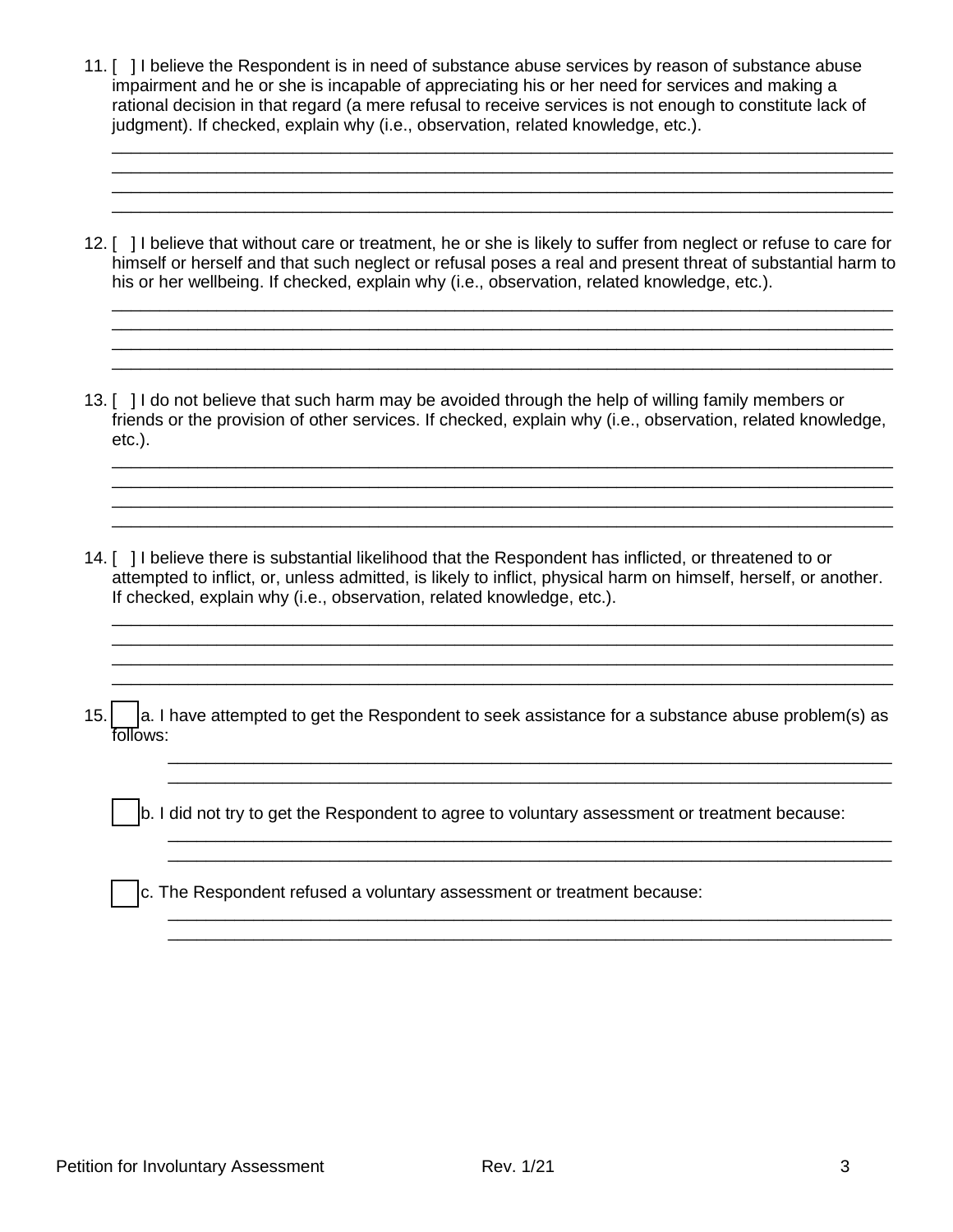## **PLEASE PROVIDE THE FOLLOWING IDENTIFYING INFORMATION ABOUT THE RESPONDENT:**

| Attach a picture of the Respondent if possible. Picture attached:   YES  <br> NO                            |                                                                                                                                                            |                     |                                                                                                                                                                                                 |  |  |  |  |
|-------------------------------------------------------------------------------------------------------------|------------------------------------------------------------------------------------------------------------------------------------------------------------|---------------------|-------------------------------------------------------------------------------------------------------------------------------------------------------------------------------------------------|--|--|--|--|
|                                                                                                             |                                                                                                                                                            |                     | Height: ________________ Weight: _________________ Hair Color: __________________ Eye Color: ____________                                                                                       |  |  |  |  |
|                                                                                                             | 1. Does Respondent have access to any weapons?     YES     NO     UNKNOWN<br>If yes, please describe:                                                      |                     |                                                                                                                                                                                                 |  |  |  |  |
| 2. Is the Respondent violent now?       YES  <br><b>UNKNOWN</b><br>$NO$ $\vert$<br>If yes, please describe: |                                                                                                                                                            |                     |                                                                                                                                                                                                 |  |  |  |  |
| lyes l                                                                                                      | 3. Has the Respondent been violent toward anyone, including law enforcement, in the recent past?<br>  INO  <br><b>JUNKNOWN</b><br>If yes, please describe: |                     |                                                                                                                                                                                                 |  |  |  |  |
|                                                                                                             | WHERE IS THE SUBJECT EMPLOYED? (If applicable)                                                                                                             |                     |                                                                                                                                                                                                 |  |  |  |  |
| (Name of Company)                                                                                           |                                                                                                                                                            | (Address, if known) |                                                                                                                                                                                                 |  |  |  |  |
|                                                                                                             | IE THE SUBJECT IS OVER 18, HAS THE SUBJECT EVER BEEN DECLARED INCOMPETENT?                                                                                 |                     |                                                                                                                                                                                                 |  |  |  |  |
|                                                                                                             | (Guardian's Full Mailing Address and Phone Number)                                                                                                         |                     |                                                                                                                                                                                                 |  |  |  |  |
| NO                                                                                                          | DOES THE SUBJECT HAVE ANY CRIMINAL CHARGES PENDING?<br>YES IF YES - ARE THEY                                                                               | <b>MISDEMEANOR</b>  | <b>FELONY</b>  <br><b>NOT SURE</b><br><b>NES</b><br><b>NO</b><br><b>YES</b><br><b>NO</b><br>TYES.<br><b>NO</b><br><b>YES</b><br><b>NO</b><br><b>YES</b><br><b>NO</b><br><b>YES</b><br><b>NO</b> |  |  |  |  |
| DOES THE SUBJECT REQUIRE AN INTERPRETER? IF SO, WHAT LANGUAGE?                                              |                                                                                                                                                            |                     |                                                                                                                                                                                                 |  |  |  |  |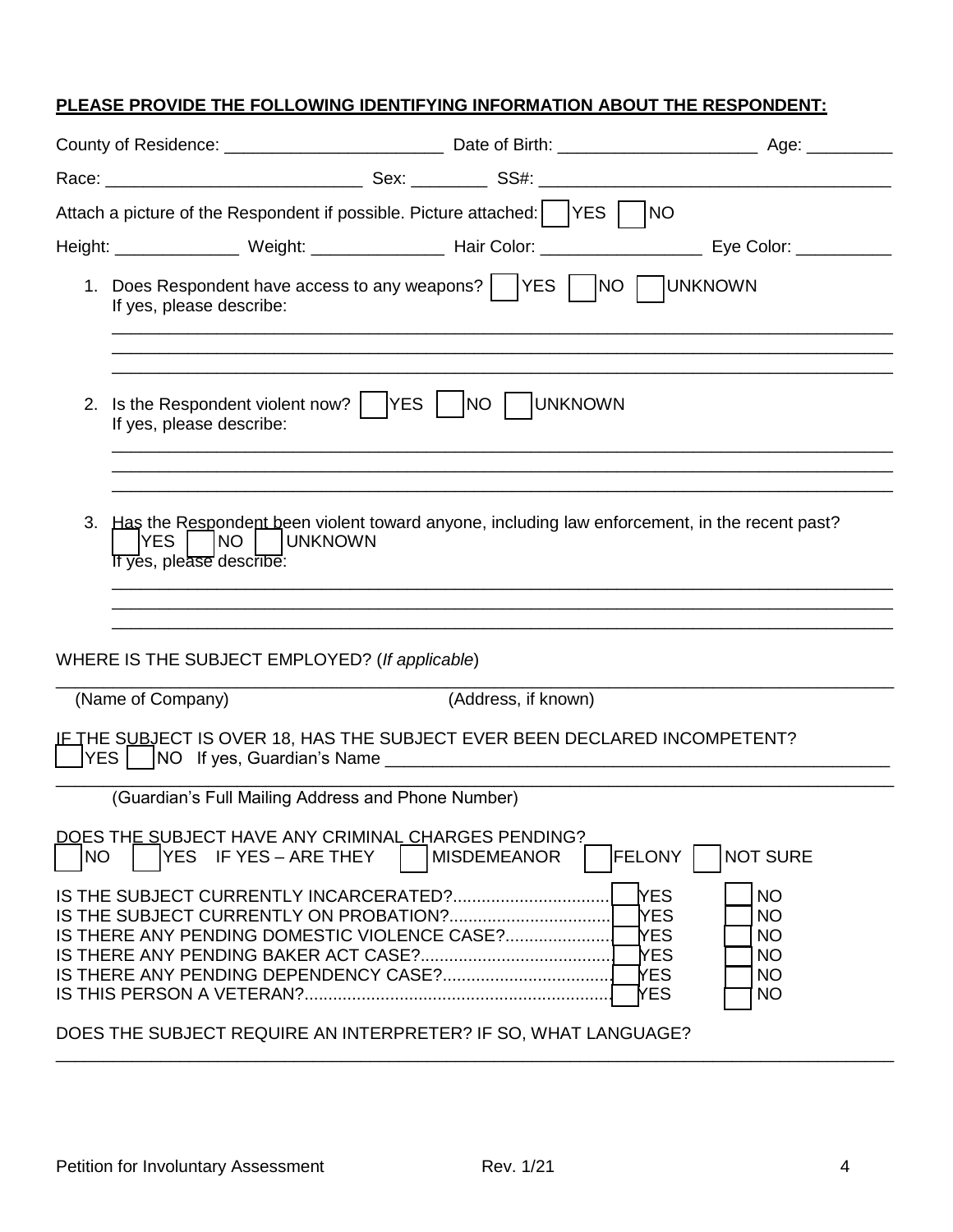## IF YOU HAVE ANSWERED "YES" TO ANY OF THE ABOVE, PLEASE EXPLAIN BELOW

\_\_\_\_\_\_\_\_\_\_\_\_\_\_\_\_\_\_\_\_\_\_\_\_\_\_\_\_\_\_\_\_\_\_\_\_\_\_\_\_\_\_\_\_\_\_\_\_\_\_\_\_\_\_\_\_\_\_\_\_\_\_\_\_\_\_\_\_\_\_\_\_\_\_\_\_\_\_\_\_\_\_\_\_\_\_\_\_

| Who stated that the above named receiving facility is willing to evaluate the alleged substance abuser<br>described above.                                                                                                     |                                                                                                                                                                                                                                                                                                                                                                                                                       |  |
|--------------------------------------------------------------------------------------------------------------------------------------------------------------------------------------------------------------------------------|-----------------------------------------------------------------------------------------------------------------------------------------------------------------------------------------------------------------------------------------------------------------------------------------------------------------------------------------------------------------------------------------------------------------------|--|
|                                                                                                                                                                                                                                |                                                                                                                                                                                                                                                                                                                                                                                                                       |  |
|                                                                                                                                                                                                                                | Do not sign until you are in the presence of a notary or Deputy Clerk                                                                                                                                                                                                                                                                                                                                                 |  |
|                                                                                                                                                                                                                                | made before a judge in a court of law. I understand that any information in this sworn statement<br>which is not to the best of my knowledge and not done in good faith may expose me to a penalty<br>for perjury and other possible penalties under the statutes of the State of Florida. Under penalties<br>of perjury, I declare that I have read the foregoing document and that the facts stated in it are true. |  |
| Signature of Petitioner: Letter and Contract and Contract and Contract and Contract and Contract and Contract and Contract and Contract and Contract and Contract and Contract and Contract and Contract and Contract and Cont |                                                                                                                                                                                                                                                                                                                                                                                                                       |  |
| <b>SWORN TO AND SUBSCRIBED before me</b><br>Office of Nikki Alvarez-Sowles, Esq.                                                                                                                                               |                                                                                                                                                                                                                                                                                                                                                                                                                       |  |
| Pasco County Clerk & Comptroller                                                                                                                                                                                               |                                                                                                                                                                                                                                                                                                                                                                                                                       |  |
|                                                                                                                                                                                                                                |                                                                                                                                                                                                                                                                                                                                                                                                                       |  |
| <b>Deputy Clerk</b><br><b>OR</b>                                                                                                                                                                                               |                                                                                                                                                                                                                                                                                                                                                                                                                       |  |
| The foregoing instrument was acknowledged before me this ______ day of _______________, 20____ by<br>as identification) and who appeared to me $\Box$ by physical presence $\Box$ by means of audio-video                      |                                                                                                                                                                                                                                                                                                                                                                                                                       |  |
| communication technology and who $\Box$ did $\Box$ did not take an oath.                                                                                                                                                       |                                                                                                                                                                                                                                                                                                                                                                                                                       |  |
|                                                                                                                                                                                                                                |                                                                                                                                                                                                                                                                                                                                                                                                                       |  |
|                                                                                                                                                                                                                                | NOTARY PUBLIC - STATE OF FLORIDA                                                                                                                                                                                                                                                                                                                                                                                      |  |
|                                                                                                                                                                                                                                |                                                                                                                                                                                                                                                                                                                                                                                                                       |  |
|                                                                                                                                                                                                                                | Commission No.: ______________________________<br>My Commission Expires: ________________________                                                                                                                                                                                                                                                                                                                     |  |
|                                                                                                                                                                                                                                |                                                                                                                                                                                                                                                                                                                                                                                                                       |  |